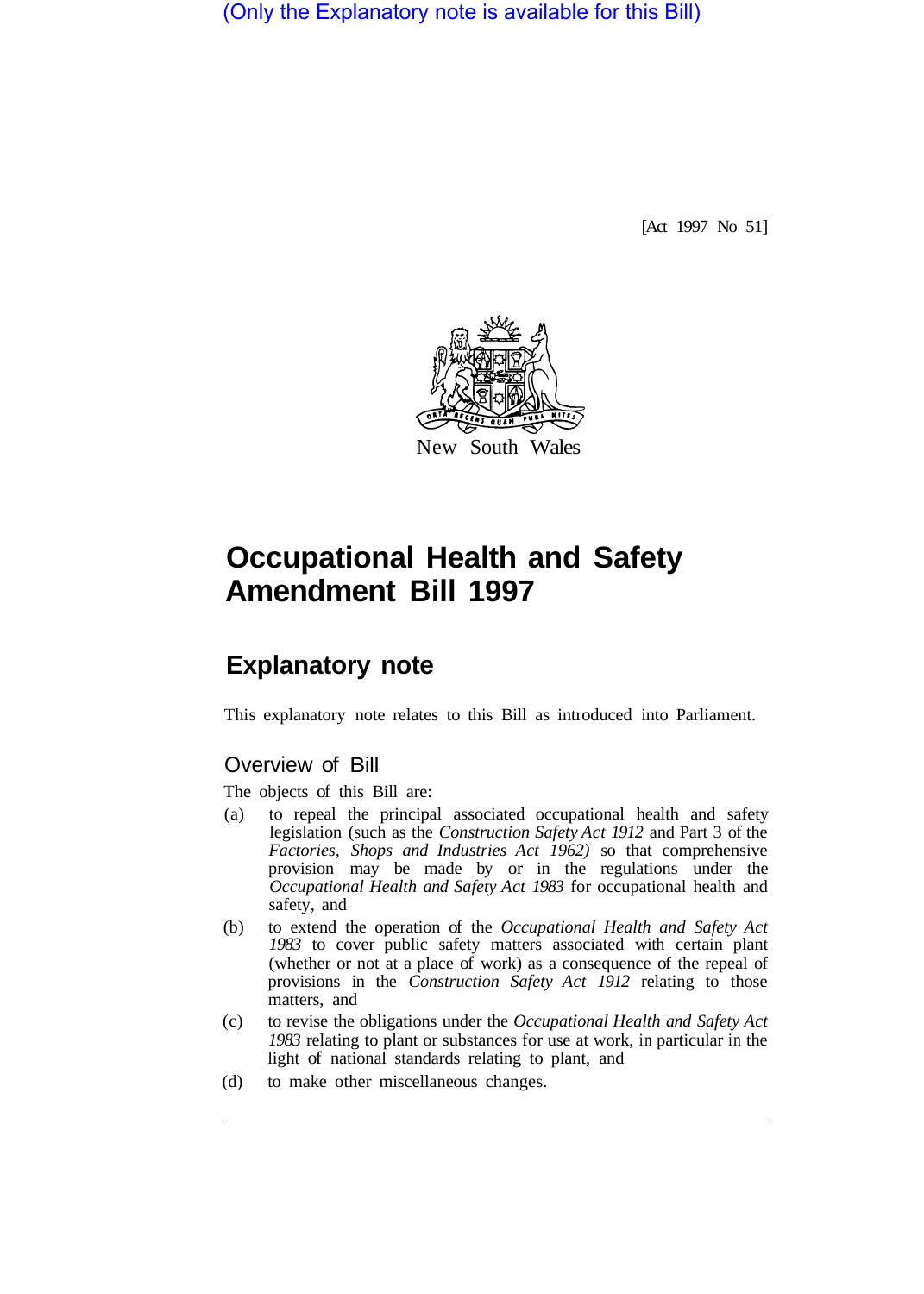Occupational Health and Safety Amendment Bill 1997 [Act 1997 No 51]

Explanatory note

## Outline of provisions

**Clause 1** sets out the name (also called the short title) of the proposed Act.

**Clause 2** provides for the commencement of the proposed Act on a day or days to be appointed by proclamation.

**Clause 3** is a formal provision giving effect to the amendments to the *Occupational Health and Safety Act 1983* (the principal Act) set out in Schedule 1.

**Clause 4** is a formal provision giving effect to the repeal and consequential amendment of the associated occupational health and safety legislation set out in Schedule 2.

**Clause 5** is a formal provision giving effect to the consequential amendment of other Acts set out in Schedule 3.

**Schedule 1 [l]** and **[13]** extend the provisions of the principal Act that protect persons against risks to health and safety arising from the use of plant so that they apply to certain prescribed plant affecting public safety (such as lifts and scaffolding) whether or not at a place of work.

**Schedule 1 [2], [4]–[7], [12]** and **[14]** make changes to the principal Act that are consequent on the repeal of the associated occupational health and safety legislation by Schedule 2.

**Schedule 1 [3]** revises section 18 of the principal Act, which imposes obligations on the designers, manufacturers and suppliers of any plant or substance for use at work to ensure that it is safe and without risks to health when properly used. The revision seeks to express the obligations in plainer terms and in the light of national standards relating to plant.

**Schedule 1 [8]** ensures that regulations may be made under the principal Act requiring persons to identify hazards arising from work and to assess the risks to health and safety associated with any such hazards and to deal with those risks. Provisions of that kind are contained in national occupational health and safety standards.

**Schedule 1 [9]** enables occupational health and safety qualifications required by the regulations to be described as certificates of competency as well as permits.